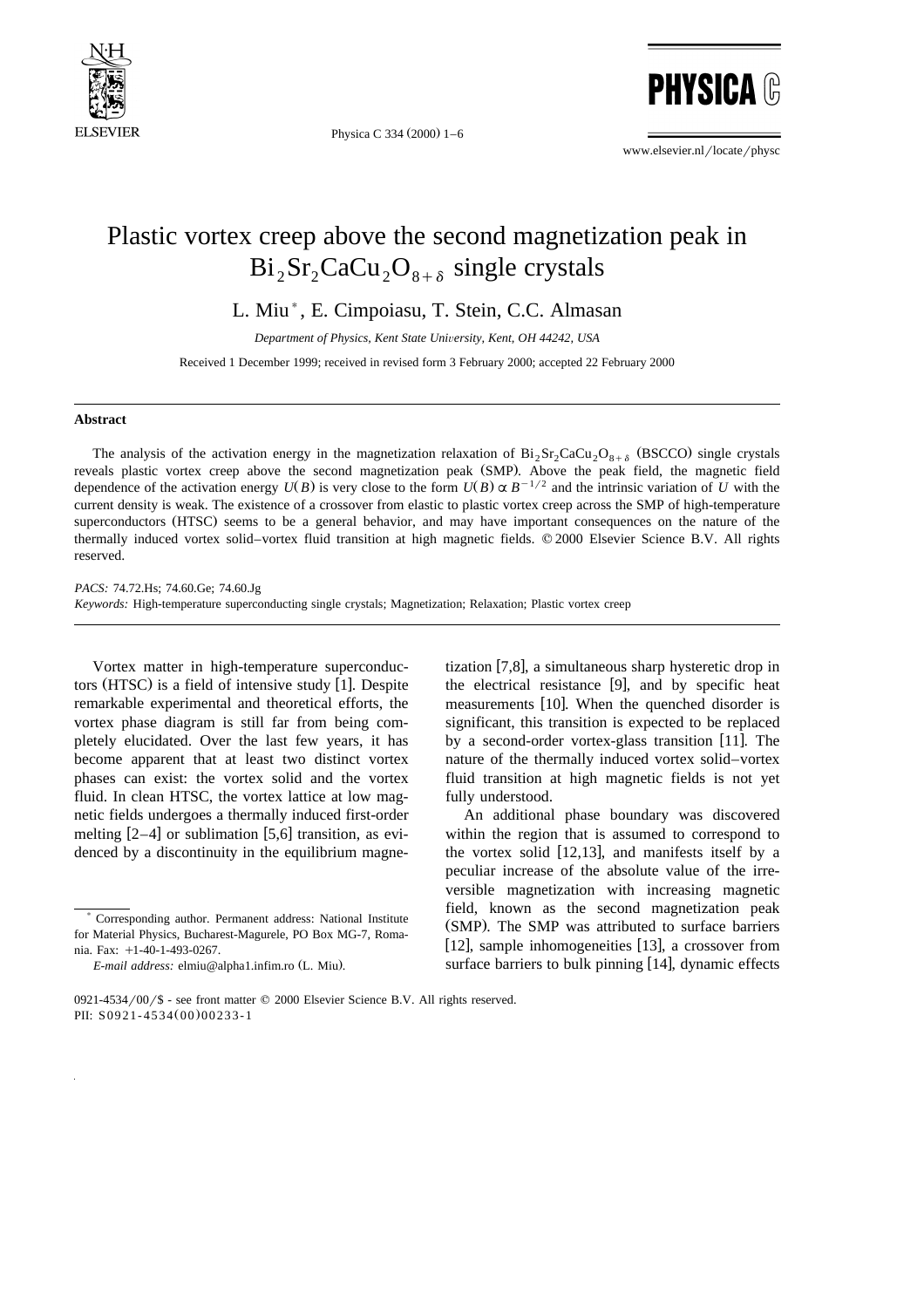[15], a dimensional transition  $[16]$ , a weak first-order vortex-lattice melting  $[17]$ , layer decoupling  $[18]$ , or vortex stacking  $[19]$ .

By considering the competition between the elastic energy of the vortex system and the pinning energy generated by the quenched disorder, it has been suggested  $[20-24]$  that the SMP can result from a disorder-induced transition of the low-field quasiordered vortex phase (or Bragg glass  $[20-23]$ ) to a disordered vortex solid at higher fields [25,26]. This transition is located at the onset of the SMP  $[27]$ . Evidence for the existence of two distinct vortex-solid phases was previously obtained in neutron diffraction experiments [28], for example. However, the nature of the disordered vortex phase above the SMP is still unclear. The increase of the effective pinning suggests that this should be a vortex glass  $[26,29]$ , with the pinning barrier exhibiting the specific increase at low current densities [1]. Alternatively, the proliferation of defects in the vortex system across the SMP can lead to a dissipation process dominated by plastic vortex deformations  $[30,31]$ .

In this work, we address the above issue through DC magnetization measurements on  $Bi<sub>2</sub>Sr<sub>2</sub>CaCu<sub>2</sub>$  $O_{8+\delta}$  (BSCCO) single crystals. We observed a change in the current density and magnetic field dependence of the activation energy in the magnetic relaxation process, revealing a crossover from elastic to plastic vortex creep at the peak field. The vortex phase above the SMP behaves like a plastic vortex solid, rather than a vortex glass.

The DC magnetization *M* of several BSCCO single crystals grown by a self-flux technique was measured as a function of the applied magnetic field *H* and time *t*. The crystals obtained by this method contain growth defects, which inhibit the fluctuations of vortices, up to a certain extent, and diminish the influence of geometrical and surface barriers. The results presented here are for a  $0.56\times0.55\times0.025$ mm<sup>3</sup> sample. The measurements were performed in a Quantum Design SQUID magnetometer, with the external magnetic field applied along the *c*-axis, using the persistent mode of the superconducting magnet and the 3 cm scanning length. The onset of diamagnetism is detected below a temperature  $T_c \approx$ 87 K. The  $T_c$  and the peak-field values (see below) show that the measured crystal is slightly overdoped  $[32]$ .

Fig. 1 shows the  $M(H)$  variation in increasing *H* at several temperatures  $(T = 20, 25,$  and 30 K) and the location of the onset field  $H_{on}$  and the peak field  $H<sub>n</sub>$ . The SMP is broader in standard global magnetization measurements than in local magnetic field measurements  $[25]$ . This is a consequence of sample inhomogeneity and a non-uniform magnetic induction inside the crystal. As can be seen, the amplitude of the SMP decreases with increasing *T*, and the peak is within our experimental noise for  $T \geq 35$  K. It was argued that, at high temperatures, thermal fluctuations become sufficiently strong to smear out the effect of a weak quenched disorder, and the SMP phase boundary in the vortex solid merges with the thermally induced first-order melting of the low-field Bragg glass  $[25]$ .

Fig. 2 illustrates the relaxation of the irreversible magnetization  $M_{irr}(t)$ , in a double logarithmic plot, for  $T = 25$  K and several *H* values. The irreversible magnetization was determined from the magnetic hysteresis curves  $M(H)$ , by the standard procedure,  $M_{irr}(H) = [M_{+}(H) - M_{-}(H)]/2$ , where  $M_{+}(H)$ and  $M_{-}(H)$  represent the magnetization measured in increasing and decreasing *H*, respectively. As a



Fig. 1. Magnetic field *H* dependence of the magnetization *M* of BSCCO single crystals measured in zero-field-cooling conditions and increasing *H* at several temperatures *T*, revealing the occurrence of the second magnetization peak. The onset field  $H_{on}$  and the peak field  $H<sub>p</sub>$  are indicated by arrows.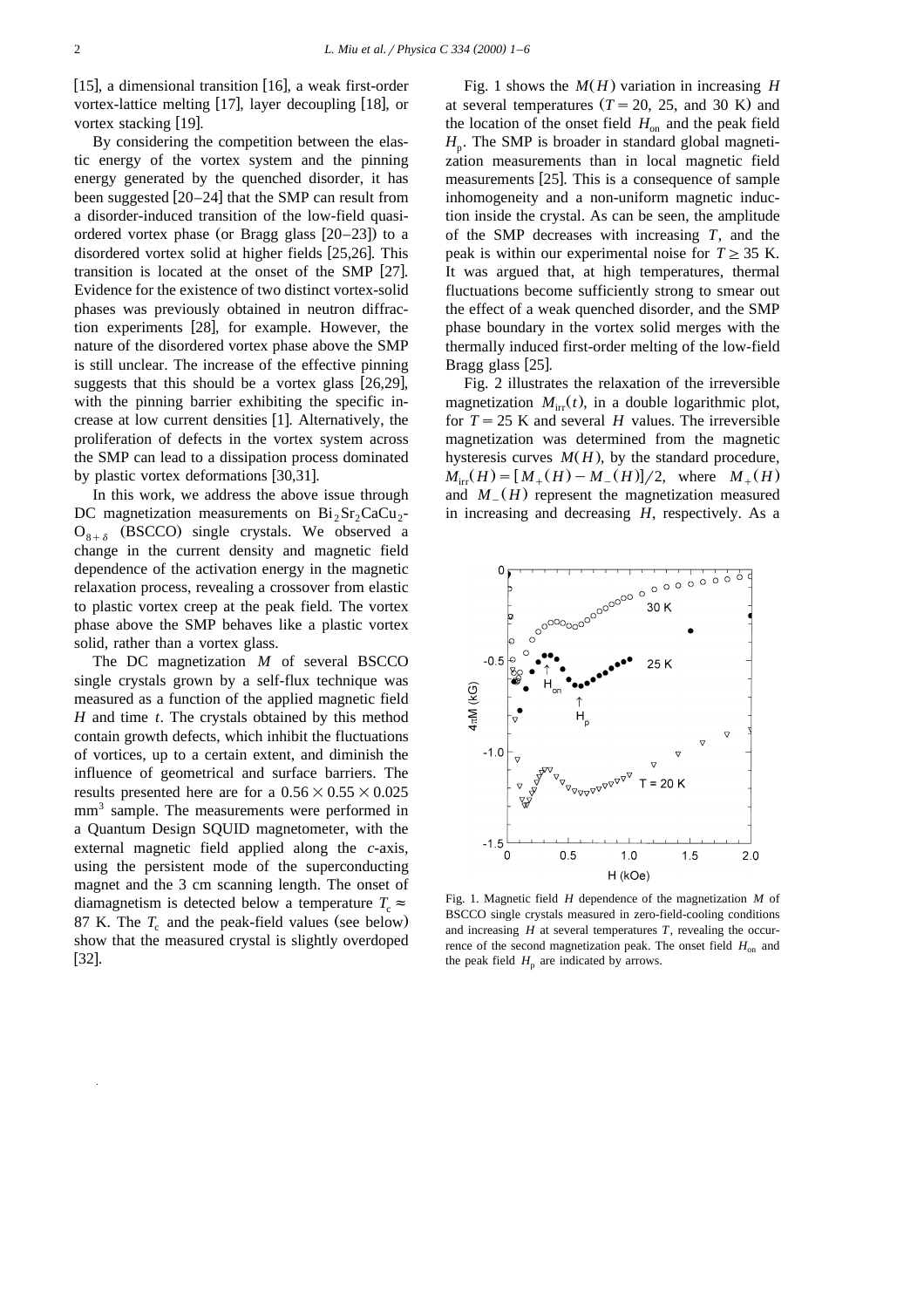

Fig. 2. The absolute value of the irreversible magnetization  $M_{\text{in}}$ vs. time *t* in a double logarithmic plot, for  $T = 25$  K and several *H* values in the second magnetization peak region.

rule, the first data point on the  $M(t)$  curve [as well as  $M_{+}(H)$  and  $M_{-}(H)$ ] was taken  $t_1 \approx 100$  s after the field was applied. To obtain  $M_{irr}(t)$ , the measured  $M(t)$  curve was shifted on the *y*-axis by  $M(t_1) - M_{irr}(t_1)$ , which contains the (non-relaxing) reversible magnetization of the sample and the magnetization of the sample holder (also reversible). The activation energy *U* relevant for our study can be determined as  $[33,34]$ 

$$
U = -T \left[ \frac{\dim M_{irr}}{\dim(t)} \right]^{-1}.
$$
 (1)

In a first approximation, one can assume that  $M_{irr}(t)$  is linear in  $ln(t)$ . In this case, the variation of the activation energy with *H* can be rapidly obtained from the  $M(H)$  curves, as those illustrated in Fig. 1, measured at  $t_1 = 100$  s and  $t_2 = 1000$  s (as considered here) after  $H$  was applied. These are shown in Fig. 3a, for *H* in the region of the SMP at  $T = 25$  K. Thus,  $U(H) = T \ln(t_2/t_1) M_{irr}(H) / \Delta M(H)$ , where  $\Delta M(H) = M(H,t_1) - M(H,t_2)$  and the irreversible magnetization  $M_{irr}(H) = [M_{+}(H,t_1) M_{-}(H,t_1)/2$ . The variation of *U* with the magnetic induction *B* is illustrated in Fig. 3b, where  $B(H)$  =  $H + 4\pi M(H)(1 - D)$ . The demagnetization factor  $D \approx 0.93$  was extracted from the initial slope of the magnetization curves (Fig. 1). As can be seen, above the peak induction  $B_p(25 \text{ K}) = B(H_p) \approx 0.52 \text{ kG},$ 



Fig. 3. (a) Magnetic field dependence of the magnetization M across the second magnetization peak at  $T = 25$  K measured 100 s  $\bullet$  and 1000 s  $\circ$  after the field was applied. (b) The mean activation energy  $U$  vs. the magnetic induction  $B$  in a double logarithmic plot at *T* = 25 K. Above the peak induction  $B(H_n) \approx$ 0.52 kG,  $U(B) \propto B^{-0.55}$ , as indicated by the linear fit represented by the continuous line.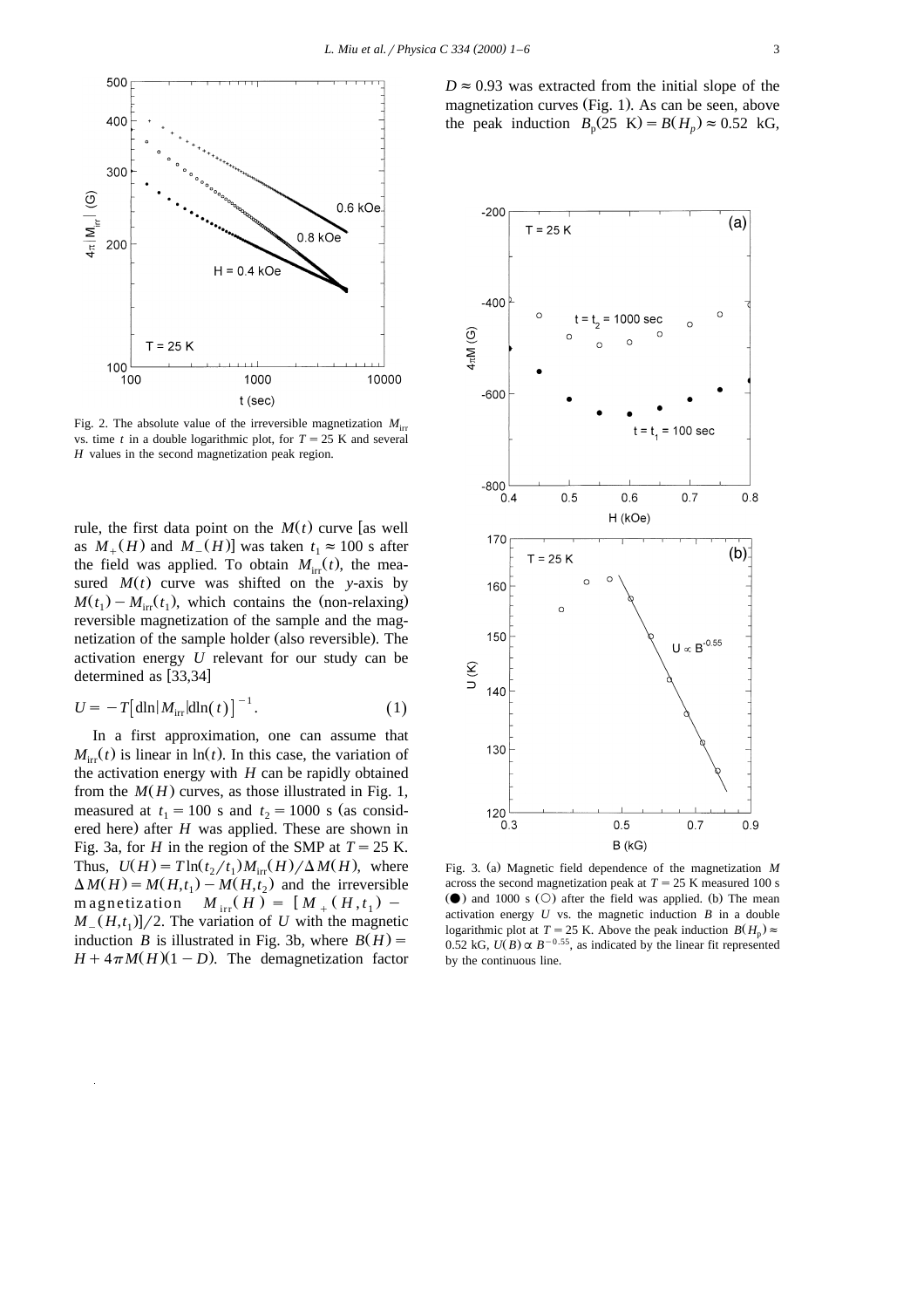the *U(B)* dependence is very close to  $U(B) \propto B^{-1/2}$ , suggesting the plastic deformation of the vortex system [30,31]. Plastic deformations, including vortex cutting and reconnection, are on the scale of the mean intervortex spacing  $a_0 \approx (\Phi_0/B)^{1/2}$ , leading to a plastic barrier  $U_{\text{pl}} \propto B^{-1/2}$  [1].

However, the slope of the relaxation curves from Fig. 2 exhibits some variations, especially for *H* below  $H<sub>p</sub>$ . A new aspect is revealed when *U* determined with Eq. (1) is plotted as a function of  $|M_{irr}|$ , and the latter is substituted by the current density *J*, using the Bean model. Fig. 4a shows the resulting  $U(J)$  dependence for several *H* values between  $H_{on}$ and  $H<sub>n</sub>$ , at  $T = 25$  K. For this field range, there is a first rapid increase of *U* with decreasing *J*, resembling elastic vortex creep. In the case of elastic vortex creep, the elastic barrier at low *J* is  $U_{el}(J)$  =  $U_c (J_c / J)$ <sup> $\mu$ </sup> [1], where  $U_c$  is the collective pinning barrier,  $J_c$  is the critical-current density, and  $\mu \approx 1$ . The evolution of the shape of the  $U(J)$  curves in the elastic creep region shows that  $U_c$  increases between  $H_{\text{on}}$  and  $H_{\text{p}}$ . By further decreasing *J*, the relatively strong  $U(\hat{J})$  dependence is replaced by a slower  $U(J)$  variation. This is characteristic for plastic vortex creep, since  $U_{\rm pl}$  has a weak dependence on *J* at low *J*. The crossover takes place when  $U_{el} = U_{pl}$ .

For  $H > H<sub>p</sub>$ , only the weak  $U(J)$  variation was observed (Fig. 4b). It is worth noting that instead of a slow increase of *U* with decreasing *J*, as expected for plastic vortex creep, a weak decrease of *U* with decreasing *J* appears. This is because the relaxation of  $M_{irr}$  leads to an increase of  $B$  inside the sample, and the plastic barrier is a decreasing function of *B*.

As shown above, recent models for the destruction of the low-field Bragg glass induced by the quenched disorder  $[20-24]$  are based on the competition between the elastic energy of the vortex system and the pinning energy, in the temperature interval where the thermal energy is negligible. By equating the elastic energy and the pinning energy, it was possible to describe the  $H_{on}(T)$  variation [27,31]. In a similar way, the equality between the collective pinning barrier and the plastic barrier at  $H_p$  leads, in the case of less anisotropic HTSC, to a  $B<sub>p</sub>(T)$  dependence in good agreement with that experimentally determined [34]. The observed crossover from elastic to plastic vortex creep across the SMP of HTSC does not contradict these models, but it emphasizes the



Fig. 4. (a) The activation energy  $U$  determined with Eq. (1) vs. the current density *J* for several *H* values between  $H_{\text{on}}$  and  $H_{\text{n}}$ at  $T = 25$  K. In this *H* domain, there is a first rapid increase of  $\hat{U}$ with decreasing *J*, followed by a weaker  $U(J)$  variation as *J* is further decreased. (b) Current density dependence of the activation energy across the second magnetization peak at  $T = 25$  K. Above  $H<sub>p</sub>$ , which is of the order of 0.6 kOe (Fig. 1), only a weak  $U(J)$ variation can be observed.

significant role of the proliferation of defects in the vortex system above  $H_{\text{on}}$ .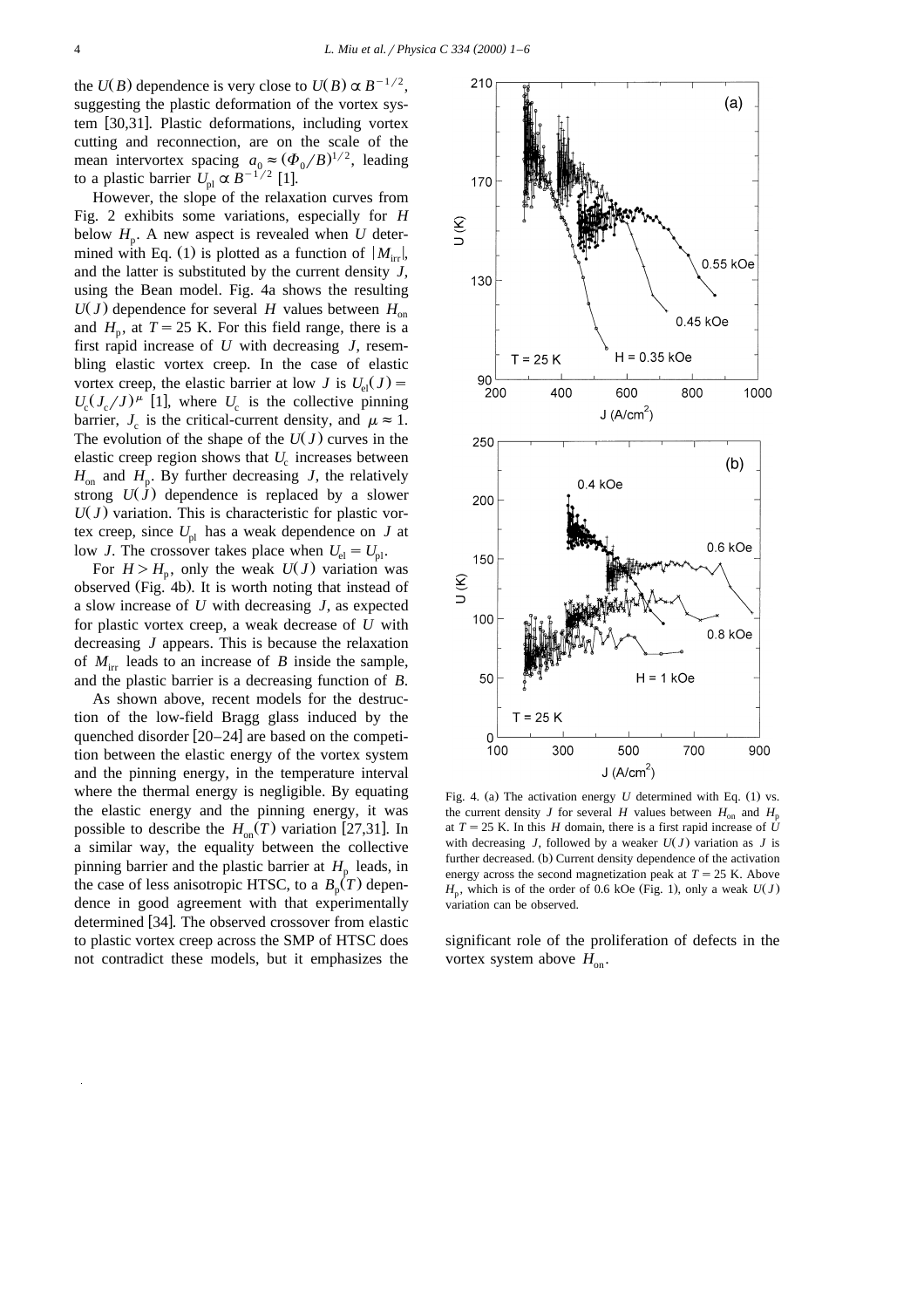The crossover from elastic to plastic vortex creep across the SMP appears to be a general behavior  $[30,31,34]$ . This implies that the mechanism for the occurrence of the SMP in highly anisotropic HTSC, such as BSCCO, and in less anisotropic HTSC, like  $Y_1Ba_2Cu_2O_7$ , should be the same, related to the increase of the effective pinning for a softer vortex system. The existing differences are generated by the fact that in the case of highly anisotropic HTSC,  $B_p$ is limited by the crossover field  $B_{\text{cr}} \approx \Phi_0 / \gamma^2 s^2$ , where  $\gamma$  is the anisotropy parameter and *s* is the distance between the superconducting layers. Around this field value, the elastic moduli of the vortex system suddenly decrease  $[1]$ . This could explain the very sharp onset of the SMP observed in local magnetic field measurements performed on relatively clean BSCCO single crystals, as well as the weak  $B<sub>n</sub>(T)$  dependence [25].

In conclusion, the current density and magnetic field dependence of the activation energy in the magnetization relaxation of slightly overdoped BSCCO single crystals grown by the self-flux method reveals a crossover from elastic to plastic vortex creep at the SMP. Above the SMP, the vortex system behaves like a plastic vortex solid, with  $U(B) \propto B^{-1/2}$  and a weak intrinsic  $U(J)$  variation. This could have important consequences on the nature of the thermally induced vortex solid-vortex fluid transition above  $H_p$ . It was found that the activation energy in the vortex fluid domain of slightly overdoped BSCCO films obeys the same  $U(B)$  dependence [35]. These results suggest that above  $H<sub>n</sub>$ , the thermally induced vortex phase transition should be consistent with the freezing of a viscous vortex fluid into a plastic vortex solid.

## **Acknowledgements**

We are grateful to M.L. Trawick and J.C. Garland for providing the BSCCO crystals. This work was supported by the National Science Foundation under Grant No. DMR-9801990 and the National Research Council under the Collaboration in Basic Science and Engineering Program. LM wishes to acknowledge the kind assistance of the Alexander von Humboldt Foundation.

## **References**

- [1] G. Blatter, M.V. Feigel'man, V.B. Geshkenbein, V.M. Vinokur, Rev. Mod. Phys. 66 (1994) 1125, references therein.
- [2] D.R. Nelson, Phys. Rev. Lett. 60 (1988) 1973.
- [3] A. Houghton, R.A. Pelcovits, A. Sudbo, Phys. Rev. B 40 (1989) 6763.
- [4] H. Safar, P.L. Gammel, D.A. Huse, D.J. Bishop, J.P. Rice, D.M. Ginsberg, Phys. Rev. Lett. 69 (1992) 824.
- [5] T. Sasagawa, K. Kishio, Y. Togawa, J. Shimoyama, K. Kitazawa, Phys. Rev. Lett. 80 (1998) 4297.
- [6] D.T. Fuchs, E. Zeldov, T. Tamegai, S. Ooi, M. Rappaport, H. Shtrikman, Phys. Rev. Lett. 80 (1998) 4971.
- [7] R. Liang, D.A. Bonn, W.N. Hardy, Phys. Rev. Lett. 76  $(1996)$  835.
- [8] H. Pastoriza, M.F. Goffman, A. Arribére, F. de la Cruz, Phys. Rev. Lett. 74 (1994) 2951.
- [9] J.A. Fendrich, W.K. Kwok, J. Giapintzakis, C.J. van der Beek, V.M. Vinokur, S. Flenshler, U. Welp, H.K. Viswanathan, G.W. Crabtree, Phys. Rev Lett. 74 (1995) 1210.
- [10] A. Schilling, R. Fisher, N. Phillips, U. Welp, D. Dasgupta, W. Kwok, G. Crabtree, Nature 382 (1996) 791.
- [11] D.S. Fisher, M.P.A. Fisher, D.A. Huse, Phys. Rev. B 43  $(1991)$  130.
- [12] V.N. Kopylov, A.E. Koshelev, I.F. Schegolev, T.G. Togonidze, Physica C 223 (1990) 291.
- [13] M. Daeumling, J.M. Seuntjens, D.C. Larbalestier, Nature (London) 346 (1990) 332.
- [14] N. Chikumoto, M. Konczykowski, N. Motohira, A.P. Malozemoff, Phys. Rev. Lett. 69 (1992) 1260.
- [15] L. Krusin-Elbaum, L. Civale, V.M. Vinokur, F. Holtzberg, Phys. Rev. Lett. 69 (1992) 2280.
- [16] T. Tamegai, I. Oguro, Y. Iye, K. Kishio, Physica C 223  $(1993)$  33.
- [17] J. Shi, X.S. Ling, R. Liang, D.A. Bonn, W.N. Hardy, Phys. Rev. B 60 (1999) R12593.
- [18] B. Horovitz, Phys. Rev. B 60 (1999) R9939.
- [19] D.K. Jackson, M. Nicodemi, G. Perkins, N.A. Lindop, H.J. Jensen, cond-mat/9908454.
- [20] T. Giamarchi, P. Le Doussal, Phys. Rev. Lett. 72 (1994) 1530.
- [21] T. Giamarchi, P. Le Doussal, Phys. Rev. B 55 (1997) 6577.
- [22] V. Vinokur, B. Khaykovich, E. Zeldov, M. Konczykowski, R.A. Doyle, P. Kes, Physica C 295 (1998) 209.
- [23] J. Kierfeld, Physica C 300 (1998) 171.
- [24] D. Ertaş, D.R. Nelson, Physica C 272 (1996) 79.
- [25] B. Khaykovich, E. Zeldov, D. Majer, T.W. Li, P.H. Kes, M. Konczykowski, Phys. Rev. Lett. 76 (1996) 2555.
- [26] T. Nishizaki, T. Naito, N. Kobayashi, Phys. Rev. B. 58  $(1998)$  11169.
- [27] D. Giller, A. Shaulov, Y. Yeshurun, J. Giapintzakis, Phys. Rev. B 60 (1999) 106.
- [28] R. Cubitt, E.M. Forgan, G. Yang, S.L. Lee, D.M. Paul, H.A. Mook, M. Yethiraj, P.H. Kes, T.W. Li, A.A. Menovsky, Z. Tarnawski, K. Mortensen, Nature (London) 365 (1993) 407.
- [29] G. Blatter, Physica C 282-287 (1997) 19.